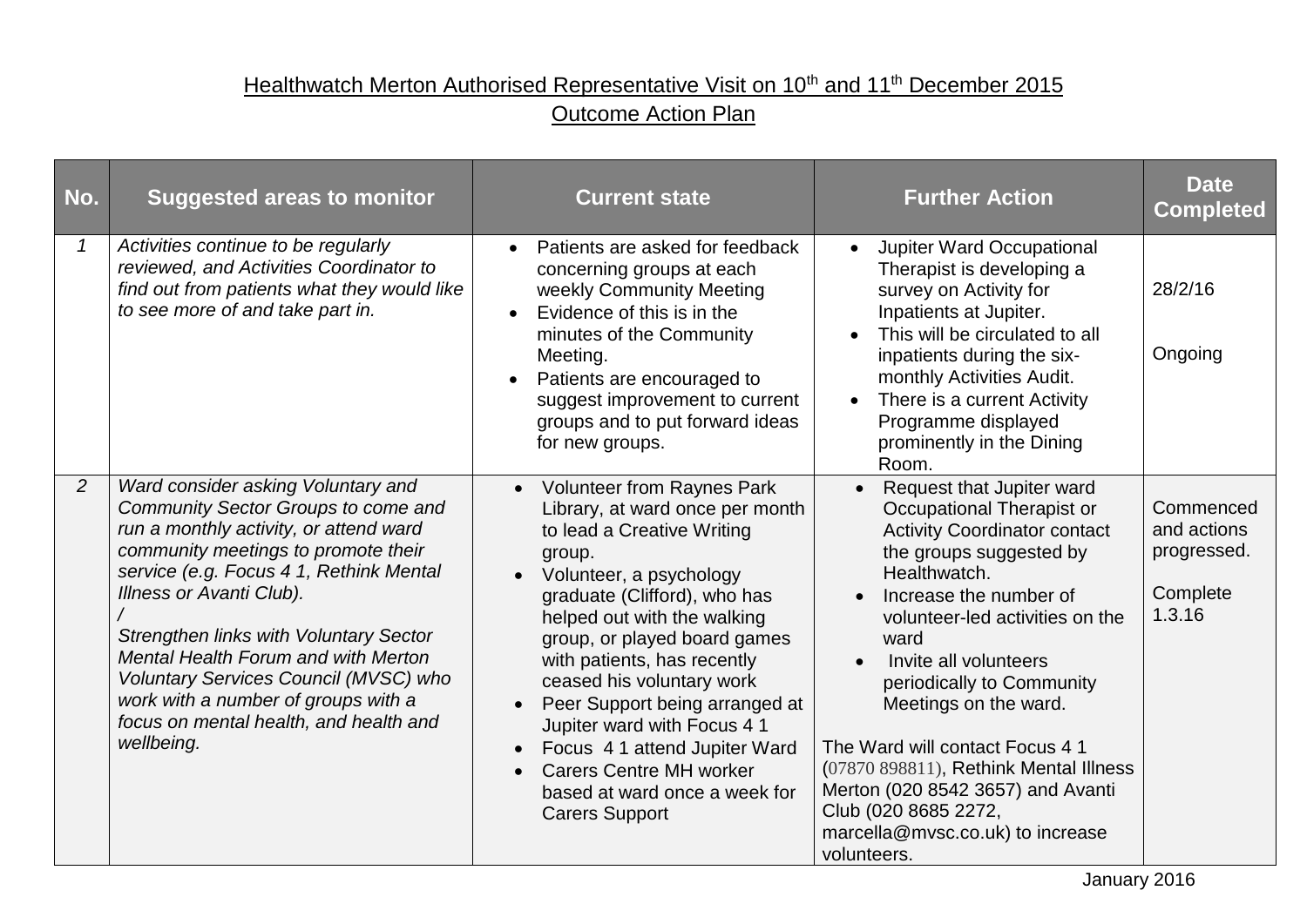|   |                                                            |                                                                                                                                                                                   | <b>Voluntary Sector Mental Health</b><br>Forum and Merton Voluntary<br>Services Council (020 8685 1771) will<br>also be contacted.                                                                                                                                                                                                                                                                                                 |                     |
|---|------------------------------------------------------------|-----------------------------------------------------------------------------------------------------------------------------------------------------------------------------------|------------------------------------------------------------------------------------------------------------------------------------------------------------------------------------------------------------------------------------------------------------------------------------------------------------------------------------------------------------------------------------------------------------------------------------|---------------------|
| 3 | Consider magazines, newspapers and<br>books in quiet area. | A copy of The Times is put in<br>the Main Lounge each day<br>A range of books is available in<br>the lounge<br>Staff members bring in copies of<br>Metro or The Evening Standard. | Ward Clerk to arrange<br>additional newspaper delivered<br>daily.<br>It appears that the books on<br>the ward are rarely read, so it<br>is probably not necessary to<br>procure more.<br>Ward will seek user friendly<br>newspaper 'i' (abbreviated<br>newspaper from The<br>Independent) and add to daily<br>distribution.<br>Increase availability of suitable<br>magazines and books to<br>maintain the library by<br>donation. | Completed<br>1.2.16 |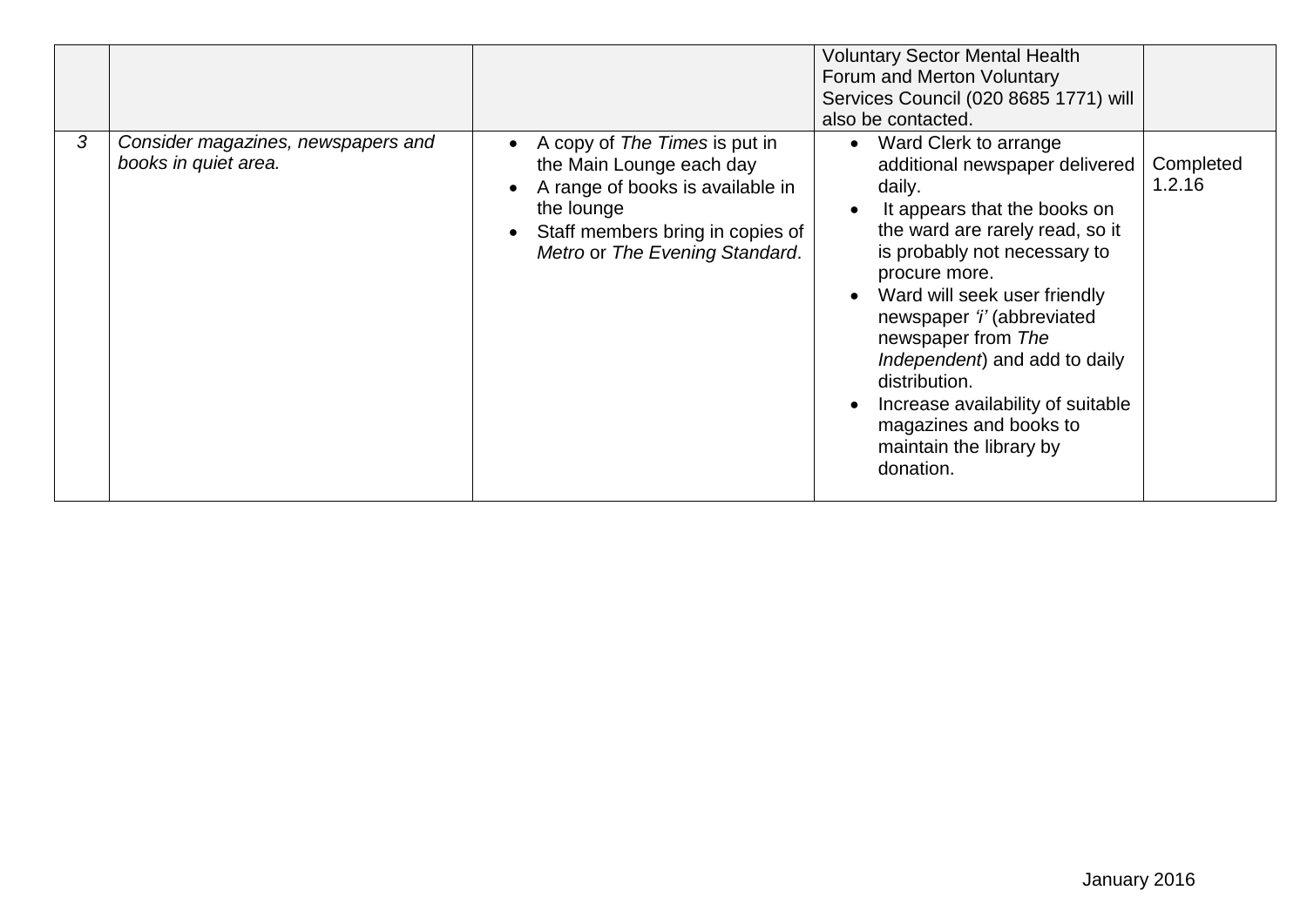| 4 | Ensure that every patient knows who their named<br>nurse is, and that white boards in patients rooms<br>are kept up-to-date with this information. | Nurses to maintain information<br>Each patient has a<br>Named Nurse sign in<br>as part of the weekend checks<br>their bedroom. This is<br>Room transfer process and<br>$\bullet$<br>updated upon<br>admission process, to ensure<br>admission and is<br>that everyone knows who is<br>verified as part of the<br>their named nurse.<br>weekend checks.<br>Ward manager to monitor.<br>$\bullet$                                                                                                                                                                                                                                                                                                                                                                                                                                                                                                                                                                                                                                                                                                 | Ongoing             |
|---|----------------------------------------------------------------------------------------------------------------------------------------------------|-------------------------------------------------------------------------------------------------------------------------------------------------------------------------------------------------------------------------------------------------------------------------------------------------------------------------------------------------------------------------------------------------------------------------------------------------------------------------------------------------------------------------------------------------------------------------------------------------------------------------------------------------------------------------------------------------------------------------------------------------------------------------------------------------------------------------------------------------------------------------------------------------------------------------------------------------------------------------------------------------------------------------------------------------------------------------------------------------|---------------------|
| 5 | Ensure every patient has access to and is<br>involved in creating their own care plan, with<br>support from carers when required.                  | Care Plans are<br>Care Plan distribution will be<br>distributed to all<br>implemented on a weekly basis.<br>patients at least once<br>Nursing staff will continue to<br>weekly and also at the<br>collaborate with and distribute<br>point that they are<br>care plans<br>changed.<br>Monitor through the monthly<br>Patients are<br>Care Plan Audits.<br>consistently involved in<br>creating their own care<br>Carer involvement is promoted<br>plan<br>as part of the 'Triangle of Care',<br>This was evidenced for<br>best practice in mental health.<br>100% of patients<br>Staff will, in the process of Care<br>during the Care Plan<br>Plan formulation ask the service<br><b>Audit for December</b><br>user if they consent to having<br>$2015$ ).<br>their carer involved in their Care<br>Carers are principally<br>Plan.<br>involved in creating<br>If they agree, staff will share the<br>Care Plans through<br>Care Plan and collaborate with<br><b>Care Plan Review</b><br>the carers.<br>Meetings.<br>If consent not granted this will<br>be recorded in the progress<br>notes. | Completed<br>1.2.16 |
| 6 | Ensure patients are well informed about their<br>treatment and medication, and that patients have<br>access to clear information on this.          | Medications information is on<br>Patients are seen<br>$\bullet$<br>regularly in Care Plan<br>display board.<br><b>Review Meetings and</b><br>The home page on the service<br>treatment plans and<br>users PC is the 'Choice and<br>medication reviews are<br>Information' website.                                                                                                                                                                                                                                                                                                                                                                                                                                                                                                                                                                                                                                                                                                                                                                                                              | 8.2.16              |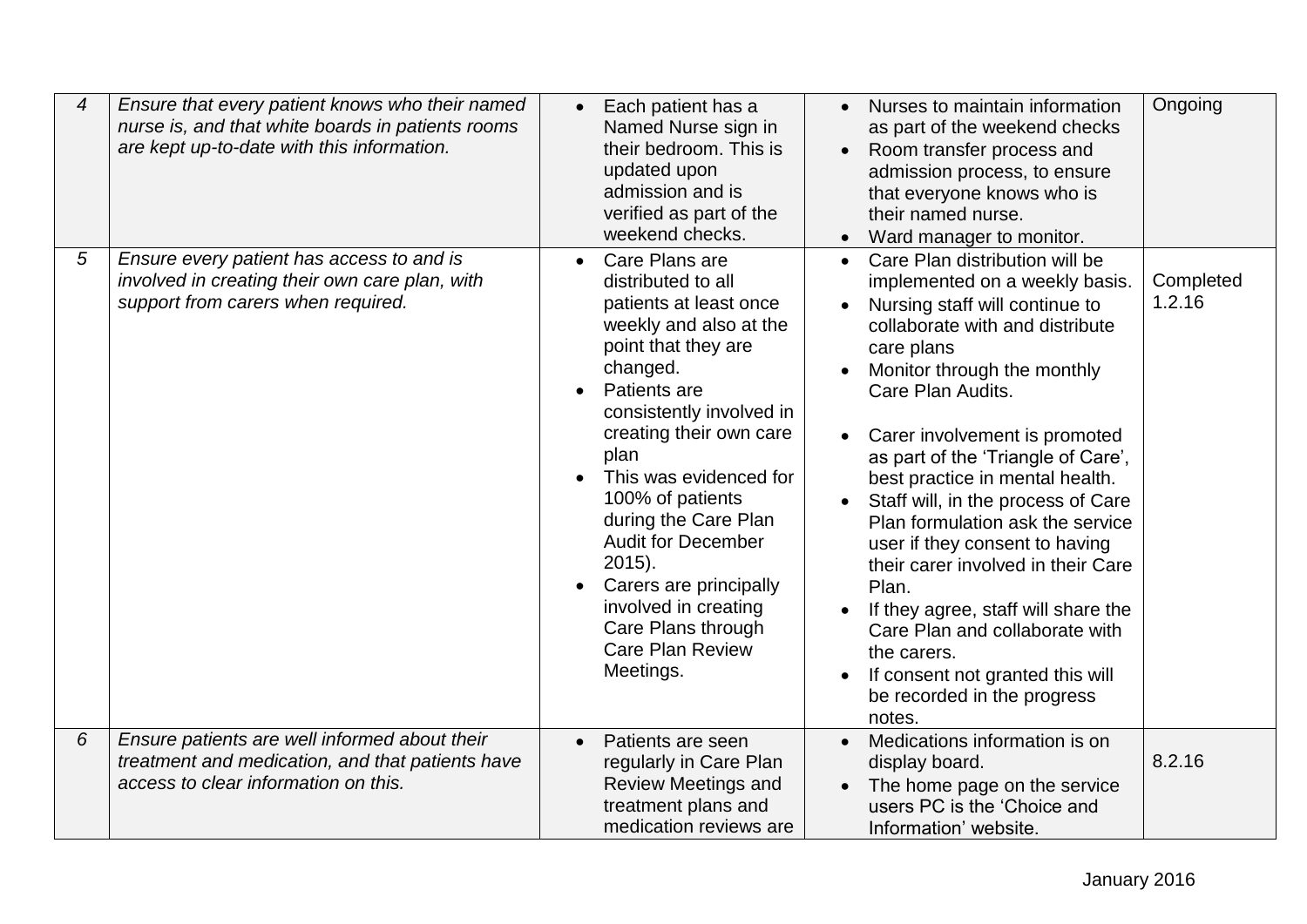| formulated and<br>discussed.<br>• Nurses make<br>themselves available<br>for one-to-one<br>discussions with<br>patients.<br>There is a Medication<br>display board on the<br>Main Corridor for<br>patients with<br>information and | • Pharmacy staff visit the ward<br>Monday to Friday and discuss<br>medications with service users.<br>• Staff talk to service users at<br>medication dispensing and ask<br>about any side effects<br>experienced.<br>Medication information is now<br>$\bullet$<br>included in the Care Plan, which<br>is a collaborative document.<br>• 'Medication Information' cards<br>will be sourced from Pharmacy |
|------------------------------------------------------------------------------------------------------------------------------------------------------------------------------------------------------------------------------------|----------------------------------------------------------------------------------------------------------------------------------------------------------------------------------------------------------------------------------------------------------------------------------------------------------------------------------------------------------------------------------------------------------|
| resources concerning<br>their medication.                                                                                                                                                                                          | and be made available to<br>service users.                                                                                                                                                                                                                                                                                                                                                               |